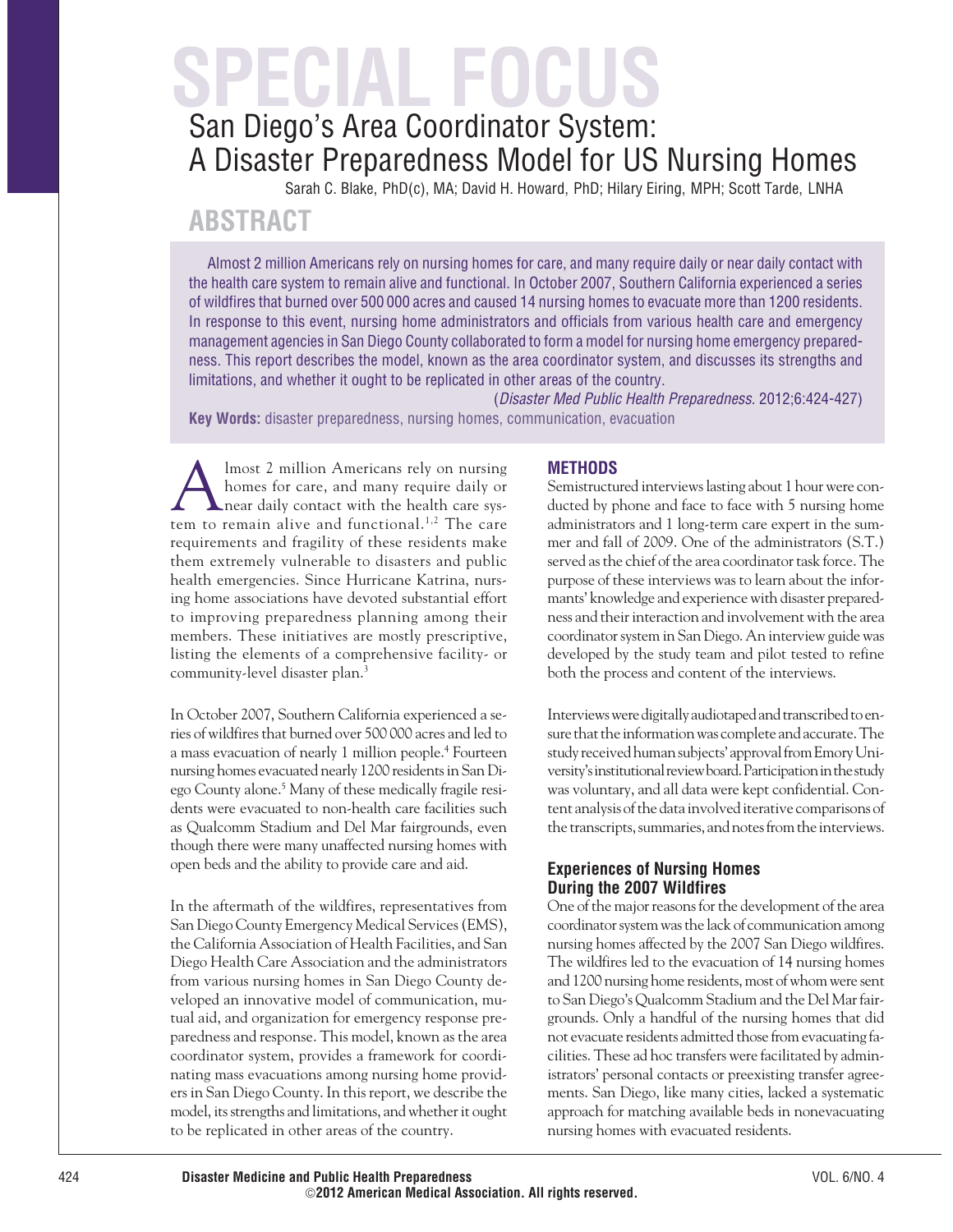Information from city and county officials was sparse. One informant stated that he was surprised to get a call from emergency management: "It was the first time I had ever heard what the Medical Operations Center was." Another informant said that when he called officials to find out the location of the fire, he was told to turn on the TV: "We tried to make calls and find out how close the fire is and where, if we need to, are we supposed to be evacuated; they would always just say, turn on the TV."

#### **Development of the Area Coordinator System**

In mid-2008, administrators from several nursing homes, representatives from the county EMS, and representatives from the California Association of Health Facilities formed the skilled nursing disaster preparedness task force for San Diego County. The primary goal of the task force was to develop a nursing home bed-tracking system to identify open beds in the event of a disaster necessitating an evacuation.

The task force considered creating a web-based system that would rely on self-reporting by nursing homes or using an existing product that would provide a similar function. They eventually decided to pursue a more comprehensive approach, which they named the "area coordinator system." This system was designed to foster extensive communication and collaboration among nursing homes on emergency preparedness policies and procedures, particularly regarding mutual aid, evacuation, and sheltering of nursing home residents.

#### **Description of Area Coordinator System and Major Responsibilities of Area Coordinators**

The San Diego task force area coordinator system is a network of 7 volunteers who serve as emergency preparedness coordinators for nursing homes in their designated geographical areas. These area coordinators serve on the skilled nursing facility disaster preparedness task force indefinitely. The area coordinators, most of whom are nursing home administrators, are assigned from 10 to 17 nursing homes from a total of 91 nursing homes in the greater San Diego region. They are responsible for maintaining communication with nursing homes via cell phones and e-mails about emergency preparedness and disaster planning activities. In addition, they maintain a master list that provides specific information about each nursing home, including contact information for the nursing home's administrator, the census in each nursing home, and the number of open beds. The area coordinators share their confidential master lists with each other and the chair of the task force, who regularly updates the master list with changes.

Area coordinators work closely with the San Diego County Office of Emergency Services (OES), which runs San Diego's Emergency Operations Center (EOC). The OES supports a webbased EOC, known as WebEOC, which is a crisis information management system that provides secure real-time information sharing. All area coordinators are able to access the WebEOC and are included in any updates or alerts that are issued by OES through the system. Also, area coordinators are

required to use the WebEOC when a disaster or emergency affects a nursing home in their designated area. Updates include information about the nursing home such as evacuation plans (if applicable), transportation needs, staffing needs, and residentspecific information.

If phone lines are down due to a disaster or emergency, area coordinators may be able to access WebEOC through alternative technologies, such as using a smartphone as a modem. In addition, they may use satellite phones, which were provided to them by the San Diego County EMS, to communicate with each other as well as with the EOC. When a disaster occurs and the medical operations center (MOC) is activated, an automated alert is sent to the area coordinators by the county alert service system (CASS). The CASS keeps dialing until it receives confirmation from its registered users. The area coordinators then notify their respective facilities and log onto the WebEOC.

Area coordinators also serve as volunteers at the San Diego MOC. They develop an on-call calendar and are expected to work at the MOC if the county declares a disaster or emergency, and they maintain communication with all nursing homes in the county. Before working at the MOC, area coordinators must complete a 4-session, online, 10-hour national incident management system course. In addition, they participate in county- and statewide emergency preparedness training, including a county-sponsored tabletop exercise that focuses on pandemic influenza. This training has been particularly relevant and timely for the coordinators, as San Diego had the first US reported H1N1 case in April 2009.<sup>6</sup>

While nursing home administrator turnover is relatively high, staffing of the task force has been stable. Of the original 7 area coordinators, 6 remain on the task force and 1 has moved out of state. The major reason for this successful retention is due primarily to the commitment that all coordinators have toward their role and responsibilities of disaster preparedness and to having long tenures with their facilities.

#### **Memoranda of Agreements/Contracts**

Nursing homes that participate in the area coordinator system are asked to sign an emergency mutual aid memorandum of agreement (MOA; see Appendix). The MOA serves as a voluntary agreement among nursing homes "for the purpose of providing mutual aid care and treatment of residents at the time of a disaster."7 The MOA augments a nursing home's existing disaster plan and supplements the existing rules and procedures that govern the nursing home's interactions with other organizations during a disaster. A nursing home enters into this agreement with all of the "undersigned facilities." The MOAs have no expiration date, but they must be reviewed every 3 years. A facility must provide a written notification within 30 days to an undersigned facility if it wishes to terminate the agreement. If changes are made to the MOA template by the task force, these changes/revisions must be made available to all participating nursing homes for review.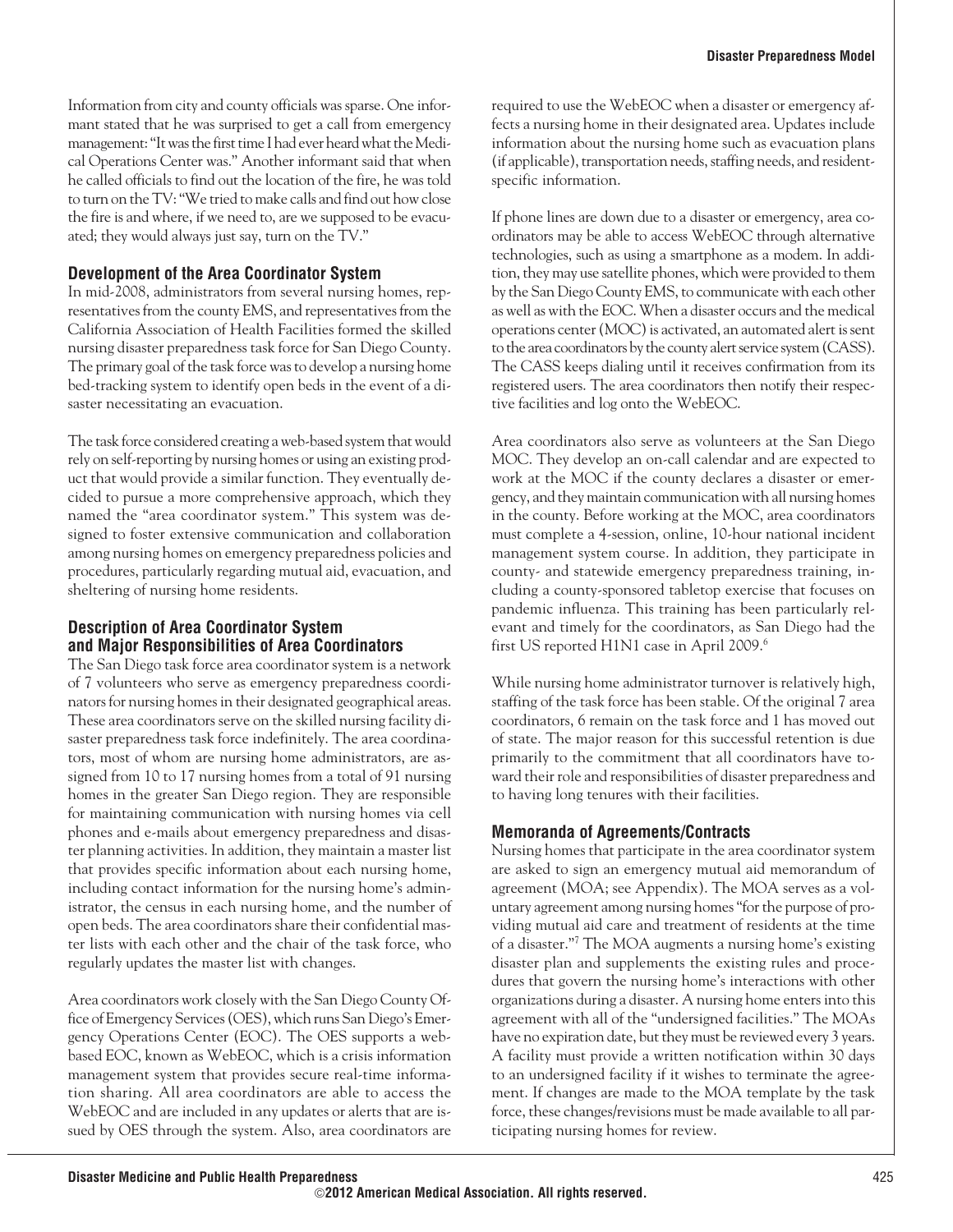#### **Disaster Preparedness Model**

The MOA addresses 7 major topics: evacuation/surge; medical supplies and pharmaceuticals; medical operations/loaning of personnel; financial and legal liability; indemnity; conformance with rules and regulations, permits, and licenses; and miscellaneous provisions. A brief description of the major topics is provided here.

*Evacuation/Surge:* A nursing home that is forced to evacuate agrees to transfer residents from the affected nursing home to the undersigned facility, known as the "receiving facility." The transferring facility agrees to provide the receiving facility with information about each resident, including health information and status, medications, medication schedule, and physician and family emergency contact information. This section of the MOA also addresses the transfer process and supervision responsibilities of both the transferring and receiving facilities.

*Medical Supplies and Pharmaceuticals:* This section addresses the responsibilities of both facilities when dealing with the medical supplies and/or pharmaceuticals of transferred nursing home residents. Both facilities must agree to share supplies for the care of a transferred resident, and they must agree to return reusable equipment to the facility of origin as soon as possible after an event/ disaster has concluded. These transactions must be documented and shared with area coordinators, who must make a request for supply sharing via WebEOC. In addition, the receiving facility is granted supervisory direction over all borrowed medical supplies, pharmaceuticals, and equipment until returned to the original facility. The cost of any items that are lost or damaged in transit must be divided equally between the 2 facilities.

*Medical Operations/Loaning Personnel:* This part of the MOA addresses staffing procedures and reimbursement of staff who assist when residents are transferred to a receiving nursing home as a result of a disaster/emergency. Area coordinators must be notified when nursing home personnel are transferred to a receiving facility.When such transfers occur, the coordinators are required to provide written or WebEOC documentation. Transferring personnel must provide adequate identification to the receiving facility, which in turn is responsible for providing orientation to these staff. The MOA also requires that receiving facilities provide food, housing, and/or transportation to the transferred personnel if they are asked to work for extended periods of time or multiple shifts. Financial liability is also addressed, including reimbursement of transferred staff and fees imposed onto the transferring facility by the receiving facility. These "site fees" reflect charges for the use of the facility and are based on a per diem rate.

*Financial and Legal Liability:* This section describes the financial responsibilities of the transferring and receiving facilities. In particular, reimbursement of personnel costs, medical supplies, and pharmaceuticals, as well as the legal and financial liability for transferred residents to the recipient facility are discussed. The MOA specifies a reimbursement rate for the care of a Medicaid nursing home resident. However, it does not address Medicare rates, because it is unlikely that evacuated residents will receive physical, occupational, and/or speech therapy during an evacuation stay.

*Indemnity:* Both undersigned facilities agree to specific indemnity arising from neglect or intentional acts of harm during the transfer and evacuation process.

*Conformance With Rules and Regulations, Permits, and Licenses:* Both undersigned facilities must be in conformance with applicable federal, state, and county laws, rules, and regulations. Also, these entities must comply with all relevant professional licensure laws and/or certifications.

#### **Participation in the Area Coordinator System**

Currently,  $67\%$  (N =  $61/91$ ) of San Diego's nursing homes have signed an MOA with the task force.<sup>8</sup> Nonparticipating nursing homes have cited objections from their corporate offices, specifically concerns about the legality of the MOA. However, the overall participation rate has been high. The area coordinator system may suffer from some degree of adverse selection. Facilities that face a higher risk of wildfires potentially gain more from participating.

Some area coordinators are convinced that eventually all area nursing homeswill sign theMOA.One administrator said that 80% of the facilitiesin his area have signed theMOA, and that "I've got pretty strong commitmentsfrom the other ones that they're planning on signing it; for the most part, everyone is willing to be involved and be a part of the community and help each other." He also noted that all nursing homes will be helped by an area coordinator in the event of a disaster, regardless of having signed an MOA.

#### **COMMENT**

The Southern California wildfires marked a turning point for San Diego-area nursing homes and their emergency preparedness activities. While community collaboration was strong in general,<sup>9</sup> nursing homes in San Diego received little outside assistance and had to send their residents to facilities ill equipped to handle medically fragile patients.10 In response, nursing home administrators formed the San Diego skilled nursing facility task force and asked volunteers to serve as area coordinators for future emergency preparedness and response work. This area coordinator system reflects an unprecedented communication and coordination model for emergency/disaster preparedness among nursing homes.

To our knowledge, the current literature on disaster preparedness hasfocusedalmostexclusivelyonhospitalsandimprovementsneeded in their surge capacity.<sup>11,12</sup> However, since Hurricane Katrina, more attentionhasbeenplacedon thelessonsnursinghomeshavelearned about the need to better prepare for a disaster, to communicate with other nursing homes as well as the community, and to have an adequate staffing plan.13 The San Diego-area coordinator model provides a promising communication framework for disaster preparedness, yet it has not been tested with any large-scale disaster or emergency. As a strictly voluntary effort, the area coordinator system cannot mandate participation and compliance with MOA agreements.The systemmayhave difficulty placingevacuated residents if a large-scale disaster forces many or most of the participating nursing homes to evacuate. Also, the system could be weakened